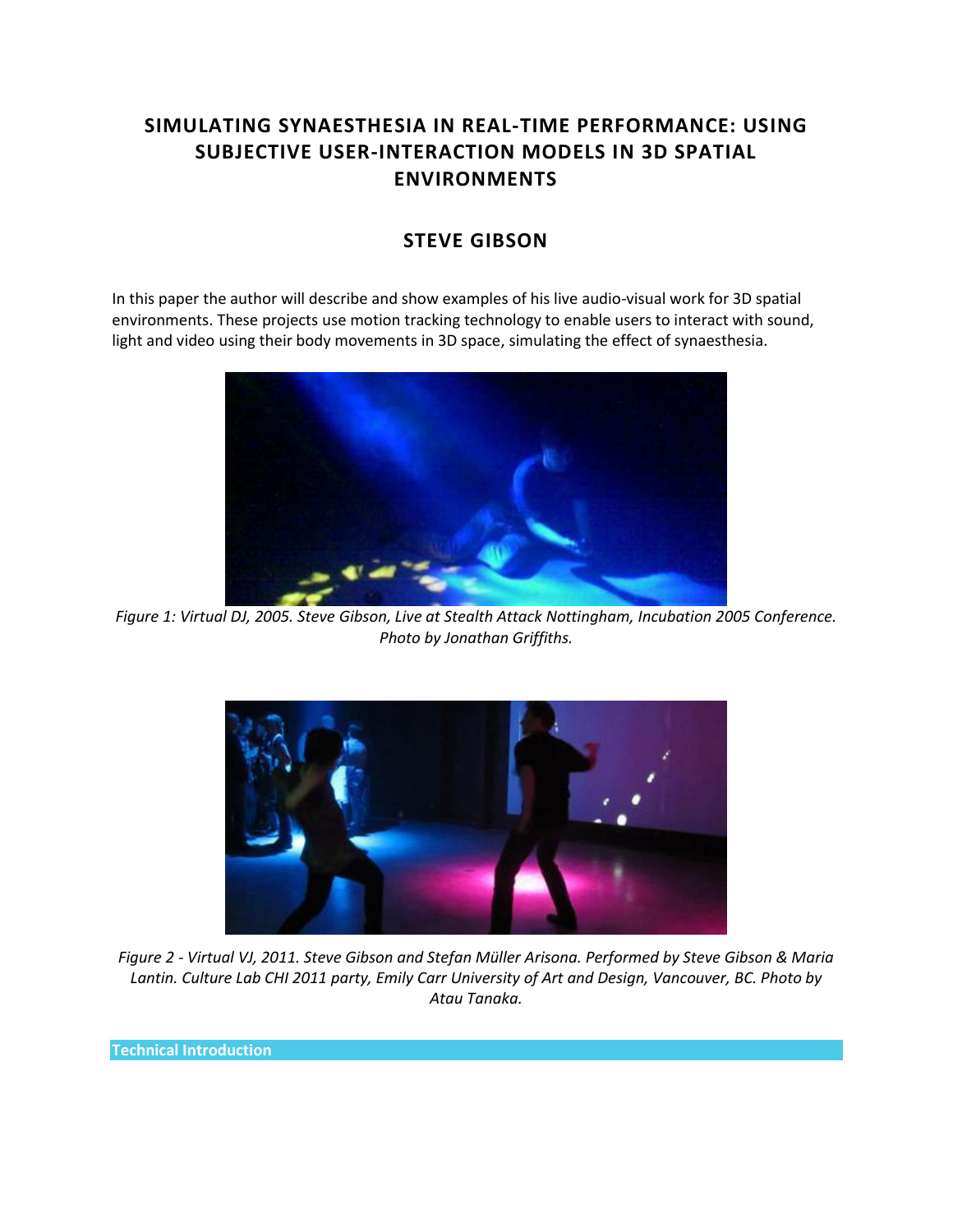Using the tracking capabilities of the *Gesture and Media System* - invented by APR of Edmonton, Canada - two or more users can use space as an audio and video remix or performance tool. The *Gesture and Media System* allows artists to "map" an interactive space with sound, light and images, and to have user-movement dynamically control these elements via small 3D trackers.

In the author's spatial projects audience members can interact with sound, light and video in real-time by simply moving around in space with a tracker in hand. Changes in sound, light and real-time visual effects can be synchronized with changes in sound and or light (i.e. music volume = light brightness = video opacity). These changes can be dynamically mapped in real-time to allow the user to consolidate the roles of DJ, VJ and light designer in one interface. This interaction model simulates the effect of synaesthesia, in which certain people experience light or colour in response to musical tones.

### **Synaesthesia**

Synaesthesia is a condition is which a person experiences sensations from one sense in a second different sense. The likely most common occurrence is a description of colour related to musical tones. "How does it feel to hear music in color, or to see someone's name in color? These are examples of synesthesia, a neurological phenomenon that occurs when a stimulus in one sense modality immediately evokes a sensation in another sense modality. Literally, "synesthesia" means to perceive (*esthesia*) together (*syn*)." [1]

#### **VIRTUAL DJ Concept**

The original concept of *Virtual DJ* was to create a virtual room in which the audience could interact with sound and light by simply moving around with a tracker in hand. With an acknowledgement to the obvious connections with the earlier work of David Rokeby, [2] *Virtual DJ* is designed as a comparatively populist project, one in which the audience can interact in a very physical, almost aerobic manner to dance-oriented electronic music.

*Virtual DJ* uses two motion-trackers, one controlling drum and bass, and the second controlling melodies and samples. Certain motions have been standardised to create specific sound effects: raising the hand in the melody tracker usually results in a rising melody, raising the drum and bass tracker results in a change of drum patterns. Similarly lights are used to give the users a physical sense of the sound zones in the room: when users move within sound zones lights dynamically change in synch with their movements. This interaction model simulates the effect of synaesthesia, in which certain people experience light or colour in response to musical tones.

In *Virtual DJ* the 3D space has been mapped meticulously to allow users to have a satisfying interactive experience regardless of the style of their interaction. The spatial mapping was reworked based on the results from beta tests of hundreds of users over a two-three year period. These tests were both formal (i.e measured beta tests in a controlled studio environment in which I wrote down user reactions and responses) and informal (i.e. resulting from a performance after which I arranged a follow up studio session with users).

*Virtual DJ* uses robotic lights to simulate the behaviour of humans and to represent human agency. The environment of *Virtual DJ* exists as a living, sounding space that behaves in a predictable manner in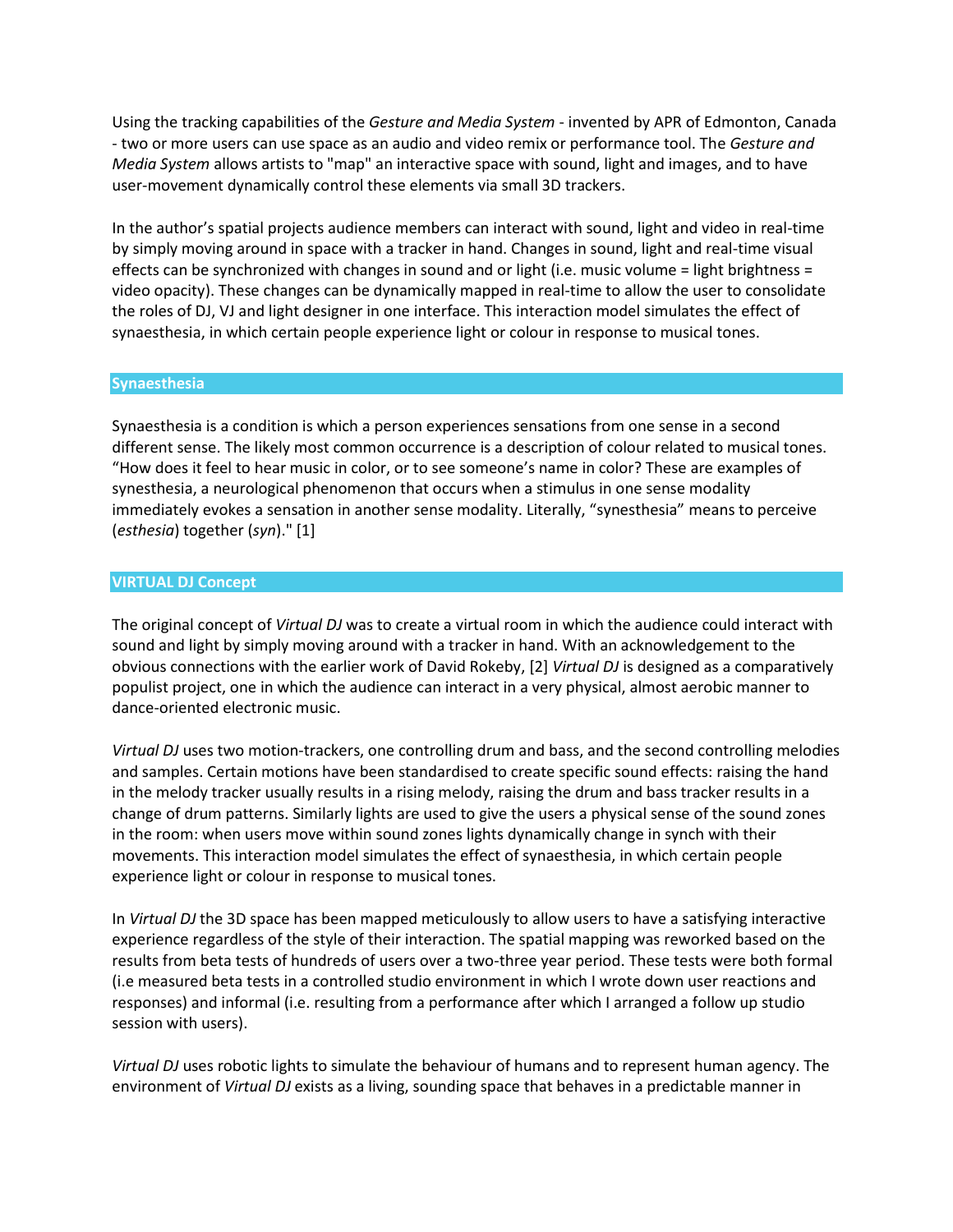relation to the user. To the casual observer it seems as if the space is alive; to the performer the precise matching of sound and light gives the air an almost tactile quality.

#### **VIRTUAL VJ Concept**

*Virtual VJ* takes the concept of *Virtual DJ* one step further and unites the role of the DJ and VJ into one interface: 3D space. The concept of *Virtual VJ* is to allow two users to control different aspects of the sound and video environment with their movements. One tracker is set to trigger sound and video and the other is set to manipulate the sound and video initiated by the first tracker.

The key conceptual idea that is explored is the idea of cooperation and the sense of personal space in ephemeral, virtual systems. This is achieved by programming the trackers so that dramatic events will happen when the two trackers are close together or at a distance. For example the environment has been programmed so that the trackers apply dramatic effects such as distortion to the audio when they are proximate to each other or reverb when they are distant from each other. This results in a game of cat and mouse in which the users determine whether they will chose to closely follow the movements of the other participant or pursue a more individual experience.

#### **Enabling Subjective User Interaction In 3D Spatial Environments**

Both *Virtual DJ* and *Virtual VJ* are based on the basic interface design strategy of using redundancy to enhance immediate user interaction. In common usage redundancy is often thought of a negative term, but in computer-controlled environments the use of redundant information in an interface design can often lead to greater user clarity, particularly when the information between mediums is sufficiently obvious.

In *Virtual DJ* lights and sound are matched very precisely. When a user perceives a change in sound due to a movement, the lights will change in a similar manner. This redundant information over the two mediums allows users to experience a more tactile sense of space and to more easily infer how their interactions are affecting the audio-visual environment. In *Virtual VJ* the redundant information is passed between the audio and video realms in a similar manner to *Virtual DJ.*

Similarly both environments have been mapped in a way that allows them to at all times produce a predictable result (i.e in *Virtual VJ* raising the hands will usually produce a rise in volume and an increase in image opacity). At the same time users are free to roam wherever they wish, to combine audio and visuals in whatever manner they chose.

This predictability is in fact an asset in that it allows users to lose their self-consciousness when interacting: they do not fear playing "wrong notes". This is in opposition to many similar environments in which users are often mystified by the interaction model due to a lack of spatial planning or an overcomplex interaction model. On the other hand the spatial mapping in *Virtual DJ* is quite complex; in many areas of the room several parameters are changed simultaneously by different motions; however, because the changes are logically mapped to movements and the results are predictable and repeatable, users gain a sense of control that they would not otherwise have in more "randomly" mapped spatial environments.